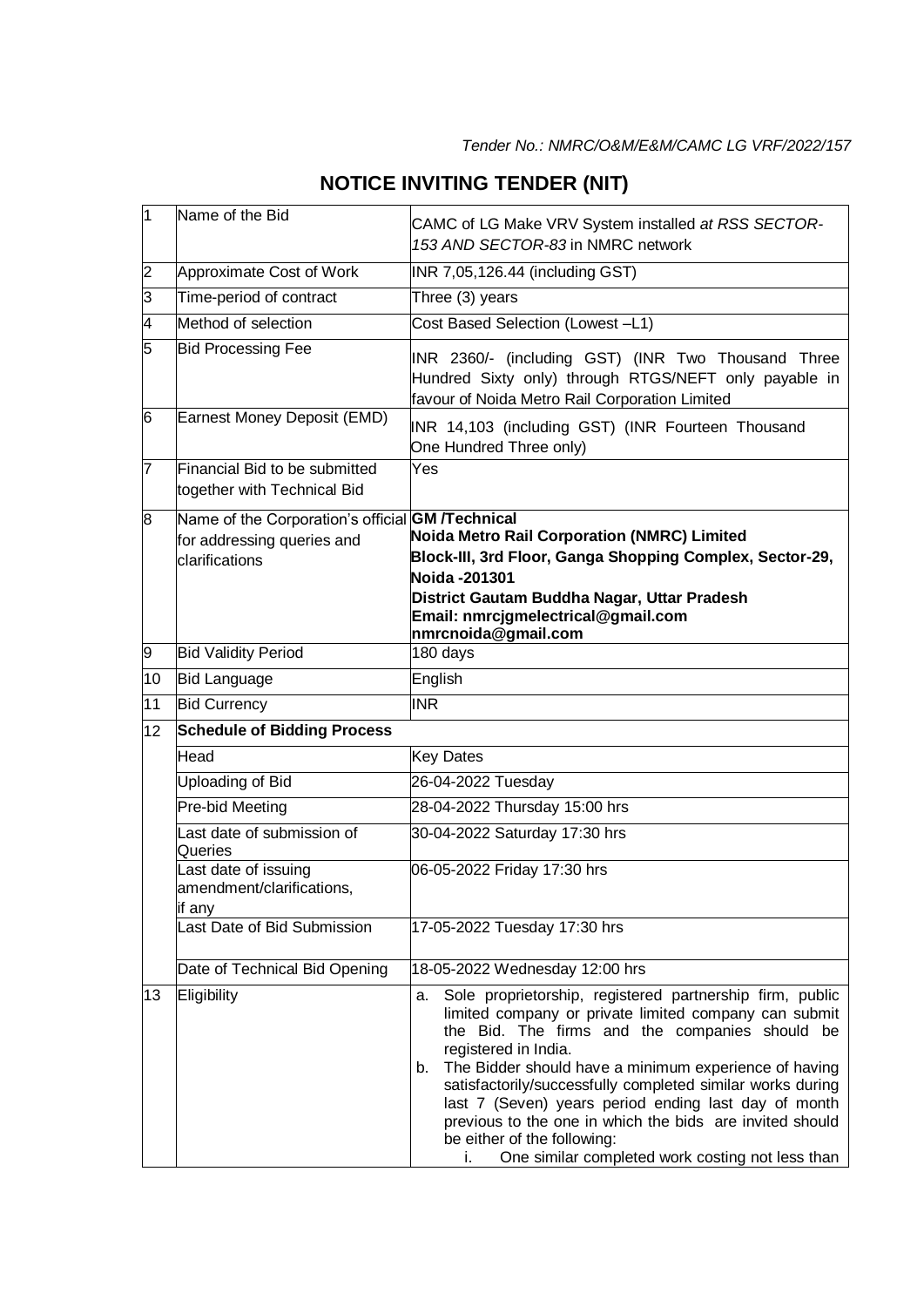|    |                          | the amount equal to Rs. 5.64 lakh (Rupees Five<br>lakh Sixty Four Thousand only) or<br>Two similar completed works each costing not<br>ii.<br>less than the amount equal to Rs. 3.53 Lakh<br>(Rupees Three Lakh Fifty Three Thousand only)<br>$\alpha$<br>iii.<br>Three similar completed works each costing not<br>less than the amount equal to<br>Rs.<br>2.82 Lakh (Rupees Two Lakh Eighty Two<br>Thousand only)<br>"Similar work" for this contract shall be "CAMC/<br>maintenance/ repair of VRV system of 10 HP and above"<br>in NMRC/ any other Metro Organization/ Central govt./<br>State govt./PSU's."<br>The Bidder should have minimum average annual<br>c.<br>turnover of Rs. 7.05 Lakh (Rupees Seven Lakh Five<br>Thousand only) in the last 3 (three) Financial Years<br>(2018-19, 2019- 20, 2020-21) ending on 31ST March of<br>the previous financial year.<br>d. Profit Before Tax (PBT) during any of the financial year<br>should be positive for immediately preceding 3 financial<br>years.<br>The Bidder should not have been blacklisted/ banned/<br>e.<br>declared ineligible for corrupt and fraudulent practices by<br>the Government of India/ any State Government/<br>Government Agency and Supreme court and contracts<br>have been terminated/ foreclosed by any company /<br>department due to non- fulfillment of Contractual<br>obligation in last 5 (five) financial years. |
|----|--------------------------|-----------------------------------------------------------------------------------------------------------------------------------------------------------------------------------------------------------------------------------------------------------------------------------------------------------------------------------------------------------------------------------------------------------------------------------------------------------------------------------------------------------------------------------------------------------------------------------------------------------------------------------------------------------------------------------------------------------------------------------------------------------------------------------------------------------------------------------------------------------------------------------------------------------------------------------------------------------------------------------------------------------------------------------------------------------------------------------------------------------------------------------------------------------------------------------------------------------------------------------------------------------------------------------------------------------------------------------------------------------------------------------------------------------------|
| 14 | Consortium to be allowed | <b>NO</b>                                                                                                                                                                                                                                                                                                                                                                                                                                                                                                                                                                                                                                                                                                                                                                                                                                                                                                                                                                                                                                                                                                                                                                                                                                                                                                                                                                                                       |
| 15 | <b>Account details</b>   | For Bid Processing Fee & EMD<br>State Bank of India (04077) - Sector 18, Noida<br>Gautam Budh Nagar, Uttar Pradesh -201301<br>IFSC Code: SBIN0004077<br>A/c No. 37707840592<br>Noida Metro Rail Corporation Ltd.                                                                                                                                                                                                                                                                                                                                                                                                                                                                                                                                                                                                                                                                                                                                                                                                                                                                                                                                                                                                                                                                                                                                                                                                |

## **Note:**

(i) Tender Cost and EMD is exempted for Micro & Small Enterprises (MSEs) registered with District Industries Centre or Khadi & Village Industries Commission or Khadi &Village Industries Board or Coir Board or National Small Industries Corporation or Dte. Of Handicraft & Handloom or any other bodies specified by Ministry of Micro, Small & Medium Enterprises for appropriate category and have valid registration certificate as on date of tender submission.

The MSEs would not be eligible for exemption of tender security if:

- a. Either they are not registered for appropriate category.
- b. Or they do not have valid registration as on the date of tender submission.

The bidders seeking exemption from 'EMD', being MSEs, shall ensure their eligibility w.r.t above and submit registration certificate issued by the body under which they are registered which clearly mentions category of registration i.e. "Electrical work" and Terminal Validity of registration.

In absence of any of the above requirements no exemption for 'EMD' will be allowed and bidders eligibility shall be dealt as if they are not registered with MSMEs.